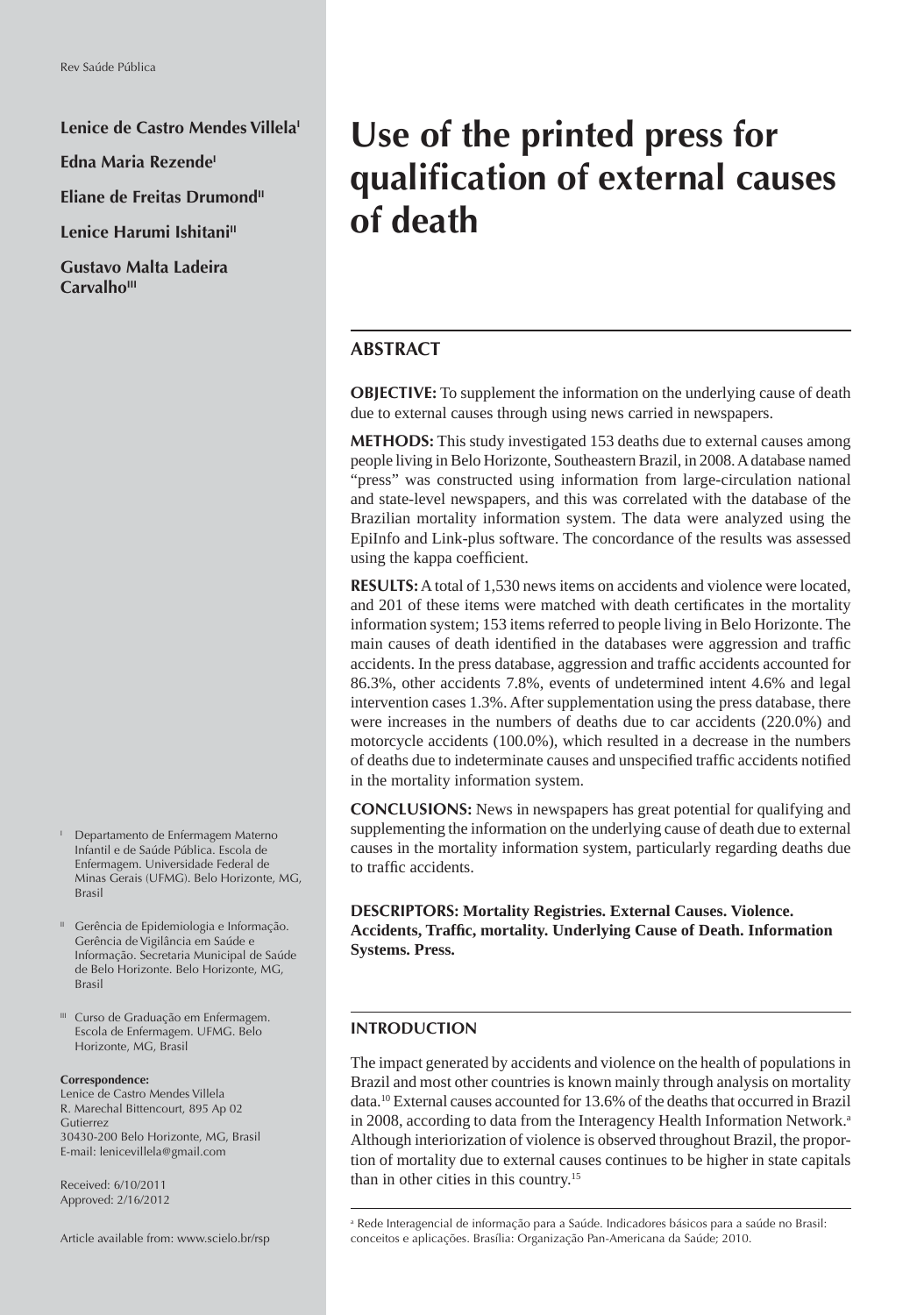The elevation and magnitude of the coefficients of aggression and traffic accidents in increasing young populations are striking characteristics of the Brazilian epidemiological pattern of mortality due to external causes. The rates are extraordinarily higher among adolescents and young adults, especially among males aged 15 to 29 years, than in the whole population.<sup>15</sup>

The cause of death is one of the most important items of information on death certificates, and this is fundamental for ascertaining the state of health of populations. In cases of violent or unnatural death, the death certificate, including the cause of death, should be furnished and filled out by the medical examiner service, as determined by the Brazilian penal code<sup>b</sup> and guaranteed by Resolution nº 1601/00 of the Federal Medical Council.<sup>c</sup> When the cause of death is an injury with an external cause, the circumstance relating to the morbid event should be mentioned and selected as the underlying cause of death. The medical examiner often only mentions the nature of the injuries and does not make the circumstance of the death explicit.<sup>7</sup> To fill this gap, the Medical Examination Institute (*Instituto de Medicina Legal,* IML) of Belo Horizonte, Southeastern Brazil, has been conducting systematic active searches of the information on the circumstances of deaths due to external causes, since 2000. The information sources used have been medical reports on bodies sent to the Institute, reports from other professionals and requests for expert opinions and medical expert reports. However, these sources are insufficient to adequately qualify the information on the circumstances of deaths due to external sources, i.e. accidents and violence.<sup>2,6,8,12,14</sup> Because of this, deaths due to events in which the nature was indeterminate account for 10.1% of the deaths in this municipality, which was slightly higher than the Brazilian average of  $8.7\%$  in  $2007$ .<sup>5</sup> The quality of the analyses on mortality data is compromised when a considerable proportion of the causes of death are classified as events of indeterminate cause. $11,12$  Some Brazilian regions use news on accidents and violence published in large-circulation newspapers as complementary sources of information on the circumstances of the deaths.<sup>5</sup> Information generated through news carried in newspapers is routinely compared with the information in the Mortality Information System (MIS) in the state of Rio de Janeiro and, in some cases, is incorporated into its database.<sup>9</sup>

The aim of the present study was to complement the information on causes of death due to external causes through using news carried in newspapers.

### **METHODS**

This study investigated deaths due to external causes among large-circulation newspapers in Minas Gerais during the year 2008.

An active search for all cases of accidents and violence, independent of whether these resulted in death, was conducted by reading the news carried in three state newspapers ("Estado de Minas", "O Tempo" and "Hoje em Dia") and one national newspaper ("Folha de S. Paulo") every day. These sources were chosen because of their large circulation and potential coverage of such events. Each news item selected was logged in a data gathering tool named the "urgency and emergency notification file", which was used in a survey on accidents and violence in Belo Horizonte in 2007, as standardized by the Ministry of Health.<sup>d</sup>

The data recorded were the name, age, date of notification, date and place of occurrence (municipality, district and street address), nature (accident, violence or unknown), type of occurrence and nature of the injury. The data were input to a database name "press", which was developed within EpiInfo 2000, version 3.5.1. The circumstances of the death were obtained by means of a routine active search in the IML when necessary, followed by coding, done by technicians who were trained by the Brazilian Disease Classification Center.

The probabilistic relationship (linkage) between the press database and the MIS database was ascertained using the Link-Plus software, version 2.0. The variables used in this were the name, age, sex and date of death. Six groups were defined to assess the concordance between the causes of death obtained from each source, using the three-digit codes of the International Statistical Classification of Diseases and Health-related Problems, Tenth Revision (ICD-10):<sup>13</sup> AGRES (aggression: X85 to Y09): ATRANSP (traffic accidents: V01 to V99): AUTO (self-inflicted: X60 to X84); INTIND (indeterminate nature: Y10 to Y34); OUTRO-AC (other accidents: W00 to X59); and LEGAL (legal intervention: Y35 to Y36). The pairs that presented 95% concordance between the pairing variables were considered to be true.

The newspaper news qualified the information from the MIS in cases of non-concordance between the causes of death in the databases, when the newspaper news provided better specification of the circumstances of the death, such as the place of occurrence, the type of weapon used, the type of accident (traffic, not traffic or

b Brasil. Decreto-Lei No.2848, de 7 de dezembro de 1940. Código Penal. *Diario Ofi cial Uniao*. 31 dez 1940:2391.

c Conselho Federal de Medicina (BR). Resolução nº 1.641. Veda a emissão, pelo médico, de Declaração de Óbito nos casos em que houve atuação de profissional não-médico e dá outras providências. *Diario Oficial Uniao*. 29 jul 2002;Seção 1:22.

<sup>&</sup>lt;sup>d</sup> Ministério da Saúde (BR), Secretaria de Vigilância em Saúde, Departamento de Análise e Situação de Saúde. Viva: Vigilância de Violências e Acidentes, 2008 e 2009. Brasília: Ministério da Saúde; 2010.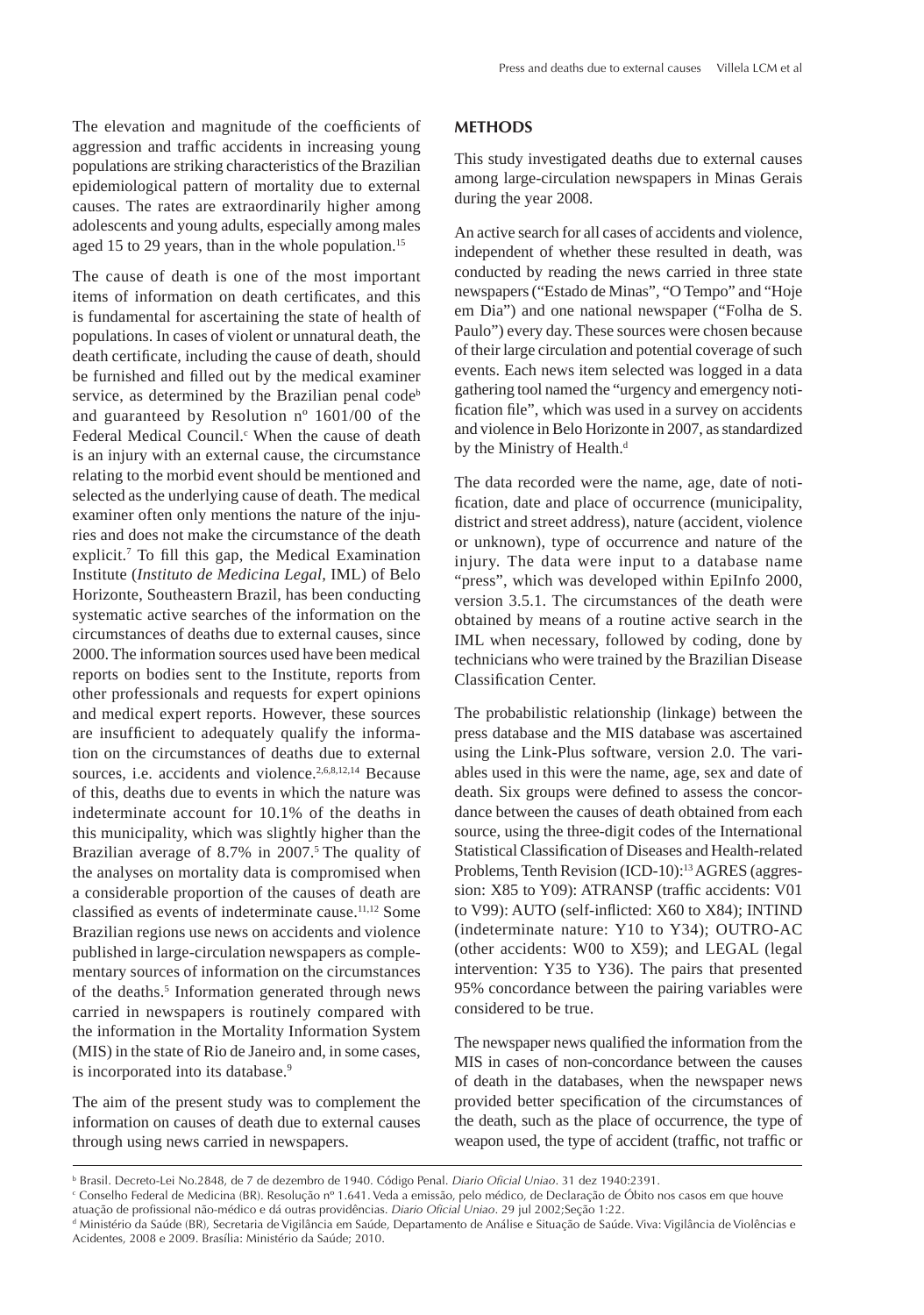not specified), the means of transportation (pedestrian, bicycle, motorcycle, tricycle, car, light truck, heavy truck, bus, other means of ground transportation, transportation on water, air transportation or space transportation) and the status of the victim (driver or passenger).

The Epidat 3.1 software was used to calculate the coefficient of concordance and whether the change in the underlying cause after investigation in the newspapers was significant. The statistical kappa coefficient was used to evaluate the concordance between the databases. Kappa measures the interobserver concordance and the degree of concordance above what would be expected by chance. Its maximum value is 1, representing total concordance, while values close to or below 0 indicate complete lack of concordance, or that the concordance was exactly what would be expected by chance. Thus, the latter values represented discordance, but without interpretation as intensity of discordance.4

This study was approved by the Research Ethics Committees of the Federal University of Minas Gerais (nº ETIC 638/08, on December 17, 2008) and of the Municipal Health Department of Belo Horizonte (nº CAAE 065.2008, on December 18, 2008).

## **RESULTS**

According to data from the MIS, 1,853 deaths due to external causes occurred among people living in Belo Horizonte in 2008 (13.1% of the total number of deaths).

Among these, 1,530 deaths due to accidents and violence were identified; 13.1% were matched to

death certificates, of which 76.1% occurred in Belo Horizonte. The remainder occurred in other municipalities in the state of Minas Gerais, or in other states.

Aggression and traffic accidents represented 79.0% of the deaths in the MIS (Figure 1). The events of indeterminate nature and the other accidents, such as suffocation, crushing, drowning, poisoning, intoxication and shock, among others, represented the remainder of these deaths. Aggression and traffic accidents were responsible for 86.3% of the deaths in the press database. Other accidents presented a greater number of deaths (7.8%) than shown by the events of indeterminate nature (4.6%). It should be noted that in the MIS database, none of the deaths were registered as legal interventions, but in the press database,  $1.3\%$  of the deaths were identified as this underlying cause. There was no matching of any self-inflicted death  $(suicide)$ . The kappa coefficient was  $0.80$ , thus indicating that there was significant concordance among all the causes of violent death in the two databases.

Differences were observed after investigating the concordance of the groupings according to aggression and other accidents (Table 1). Out of the 18 deaths of indeterminate nature in the MIS, the information on 12 of them was qualified after investigation: half of them were reclassified as aggression, around 42.0% as traffic accidents and 8.0% as legal intervention. It should be noted that out of these 18 deaths, 33.3% continued to be events of indeterminate nature.

There was moderate concordance between the databases (kappa =  $0.41$ ). There was an increase of  $220.0\%$ in the number of deaths involving cars and 100% in the number of accidents with motorcycles and bicycles



Source: Mortality Information System (MIS), Epidemiology and Information Administration, Municipal Health Department of Belo Horizonte, Southeastern Brazil.

Figure 1. Principal groups of external causes of death, from the Mortality Information System and from the press. Belo Horizonte, Southeastern Brazil, 2008.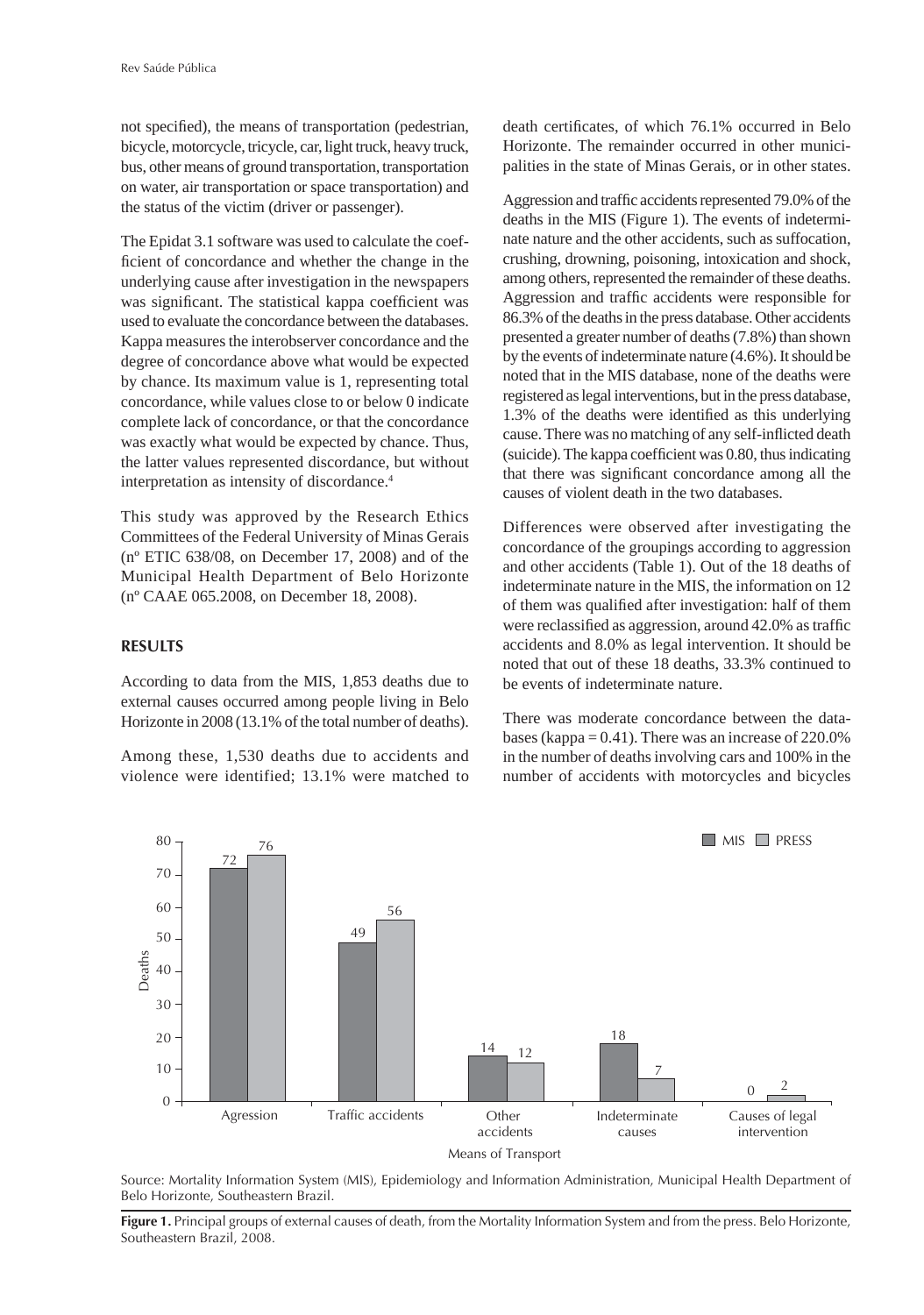| JUULIEASIEHT DIAZII, 2000.   |              |                  |                         |                       |                            |       |  |  |  |  |  |
|------------------------------|--------------|------------------|-------------------------|-----------------------|----------------------------|-------|--|--|--|--|--|
| Mortality information system | <b>PRESS</b> |                  |                         |                       |                            |       |  |  |  |  |  |
|                              | Aggression   | Traffic accident | Indeterminate<br>nature | Legal<br>intervention | Other traffic<br>accidents | Total |  |  |  |  |  |
| Aggression                   | 69           |                  | 0                       |                       |                            | 72    |  |  |  |  |  |
| Traffic accident             |              | 49               | 0                       |                       |                            | 49    |  |  |  |  |  |
| Indeterminate nature         | <sub>b</sub> |                  | b                       |                       |                            | 18    |  |  |  |  |  |
| Legal intervention           |              |                  | $\left( \right)$        | O                     |                            | 0     |  |  |  |  |  |
| Other traffic accidents      |              |                  |                         |                       | 1                          | 14    |  |  |  |  |  |
| Total                        | 76           | 56               |                         |                       |                            | 153   |  |  |  |  |  |

**Table 1.** Principal groups of external causes of death, from the Mortality Information System and from the press. Belo Horizonte, Southeastern Brazil, 2008.

Source: Mortality Information System (MIS), Epidemiology and Information Administration, Municipal Health Department of Belo Horizonte, Southeastern Brazil.



Source: Mortality Information System (MIS), Epidemiology and Information Administration, Municipal Health Department of Belo Horizonte, Southeastern Brazil.

Figure 2. Deaths according to means of transport, from the Mortality Information System and from the press. Belo Horizonte, Souhteastern Brazil, 2008.

(Figure 2). The 16 deaths attributed to individuals suffering injuries in accidents with unspecified vehicles (code V89.9) in the MIS could be identified from the press database: 11 cases relating to cars, three to motorcycles and two to being run over (Table 2).

#### **DISCUSSION**

Despite the significant concordance between the information from the press and the information from the MIS, the quality of the data on external causes of death in Belo Horizonte needs to be improved, even after routine investigation of deaths done at the IML. This is because of the high proportion of deaths of indeterminate nature and from unspecified traffic accidents that might be qualified through news carried in newspapers. The routine and systematic active search for information in the medical files at the IML was shown to be insufficient to qualify the circumstances of deaths due to traffic accidents, especially with regard to their magnitude and avoidability. Characterization of the means of transport is one of the most important factors for monitoring and prevention policies relating to traffic accidents, along with specifying whether the individual was a pedestrian, cyclist, motorcyclist, driver or passenger. There is a scarcity of information on the means of transport used by the victim, in the sources consulted (incident reports, hospital referrals, information from family members and other sources). As emphasized by Baullinger et al<sup>1</sup> (2001), although analysis on newspapers presents some limitations, it assists professionals through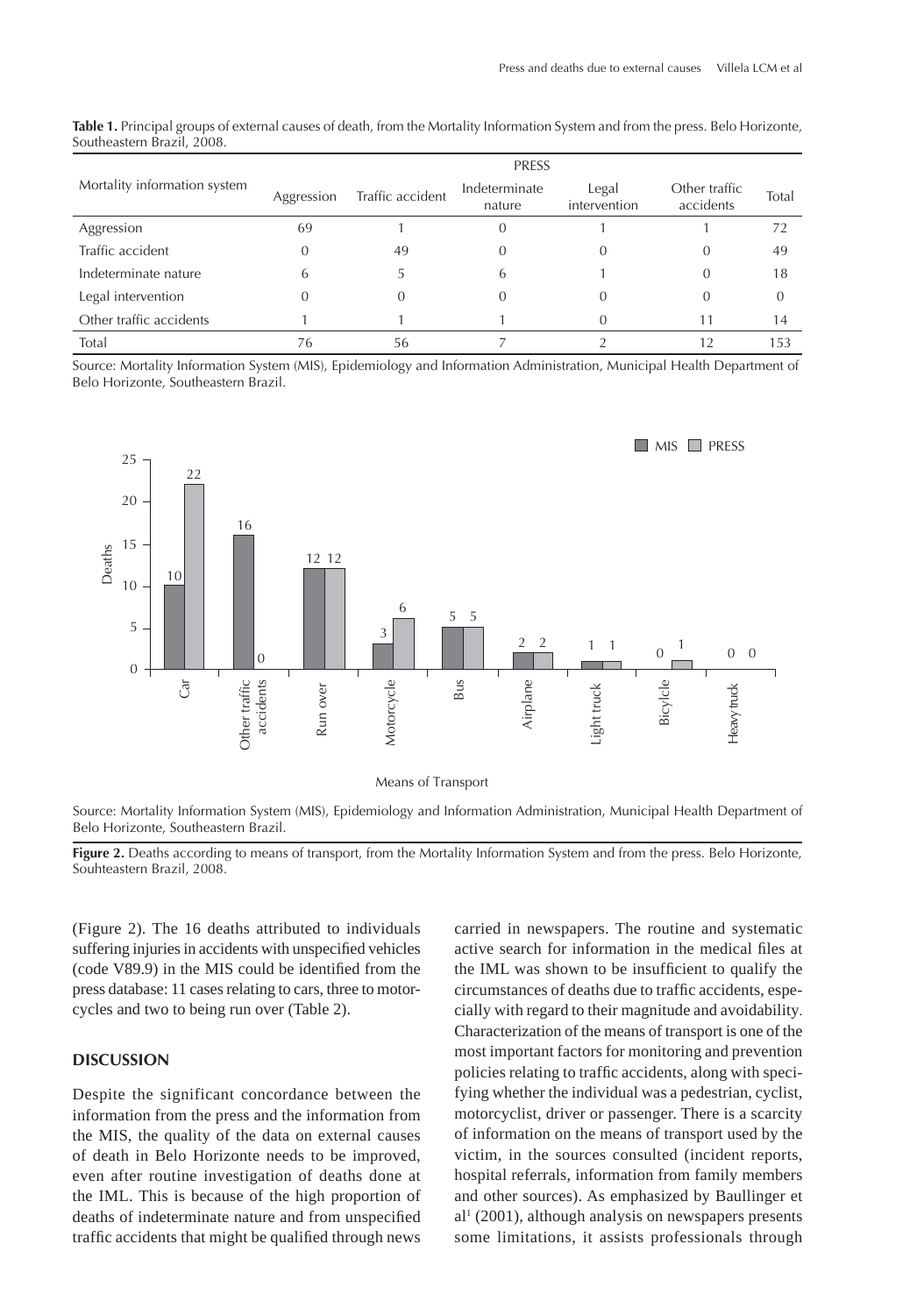| Mortality                  | <b>PRESS</b>   |                |                |                |                |                |                |                |                            |                |
|----------------------------|----------------|----------------|----------------|----------------|----------------|----------------|----------------|----------------|----------------------------|----------------|
| information<br>system      | Airplane       | Run<br>over    | Car            | Bicycle        | Motorcycle     | Bus            | Heavy<br>truck | Light<br>truck | Other traffic<br>accidents | Total          |
| Airplane                   | $\overline{2}$ | $\theta$       | $\overline{0}$ | $\theta$       | $\overline{0}$ | $\theta$       | $\overline{0}$ | $\overline{0}$ | $\overline{0}$             | $\overline{2}$ |
| Run over                   | 0              | 9              |                |                | 1              | $\theta$       | $\mathbf{0}$   | $\overline{0}$ | $\mathbf{0}$               | 12             |
| Car                        | $\Omega$       |                | 9              | $\Omega$       | $\mathbf{0}$   | $\Omega$       | $\theta$       | $\overline{0}$ | $\mathbf{0}$               | 10             |
| Bicycle                    | $\Omega$       | $\Omega$       | $\Omega$       | $\Omega$       | $\mathbf{0}$   | $\Omega$       | $\theta$       | $\Omega$       | $\overline{0}$             | $\overline{0}$ |
| Motorcycle                 | $\Omega$       | $\Omega$       | 1              | $\Omega$       | $\overline{2}$ | $\Omega$       | $\overline{0}$ | $\Omega$       | $\overline{0}$             | 3              |
| Bus                        | $\overline{0}$ | $\theta$       | $\overline{0}$ | $\theta$       | $\theta$       | 5              | $\theta$       | $\overline{0}$ | $\theta$                   | 5              |
| Heavy truck                | 0              | $\theta$       | $\theta$       | $\theta$       | $\overline{0}$ | $\overline{0}$ | $\theta$       | $\overline{0}$ | $\overline{0}$             | 0              |
| Light truck                | $\overline{0}$ | $\theta$       | $\theta$       | $\overline{0}$ | $\overline{0}$ | $\overline{0}$ | $\theta$       |                | $\mathbf{0}$               |                |
| Other traffic<br>accidents | $\Omega$       | $\overline{2}$ | 11             | $\theta$       | 3              | $\theta$       | $\overline{0}$ | $\overline{0}$ | $\theta$                   | 16             |
| Total                      | $\overline{2}$ | 12             | 22             |                | 6              | 5              | $\overline{0}$ |                | $\overline{0}$             | 49             |

**Table 2.** Deaths according to means of transport, from the Mortality Information System and from the press. Belo Horizonte, Southeastern Brazil, 2008.

Source: Mortality Information System (MIS), Epidemiology and Information Administration, Municipal Health Department of Belo Horizonte, Southeastern Brazil.

qualifying the information on deaths and may be used as a complementary tool for surveillance.

The MIS has great potential as a source of data for analysis, with a view towards implementing and assessing public policies for reducing the numbers of violent deaths. This information system has presented large advances in the coverage and reliability of the data in Belo Horizonte and throughout Brazil. However, the importance of correctly filled-out data relating to referrals, medical files and death certificates for the professionals who forward bodies to the IML, police officers, healthcare professionals and medical examiners.5,6,9

A considerable proportion of the information on accidents or violence reported in the printed press does not form part of the matching with the MIS database, given that the newspapers may not have correctly identified the victims: they may have failed to include the complete name, sex, age and street address of the accident, who the driver or passenger was and the type of vehicle involved. Another limitation is in relation to self-inflicted deaths, because these are generally not published in newspapers because of ethical, family and legal issues, and for this reason they were not qualified in the study. Some external causes are practically not reported, or are left in the background when news or events of great importance for the state or the country are highlighted. This contributes towards possible quantitative losses in cross-referencing the data. Nonetheless, the interference due to data losses that were attributable to non-matching did not have an impact on the results obtained.

According to Kucinski,<sup>3</sup> (2000) use of the press as an investigative source can be questioned. As a means

of disseminating information to expand the public's knowledge about given facts or events, the media may be tendentious and speculative, thus overvaluing matters that have not yet been proven or explained. Souza et al<sup>16</sup> (2006) emphasized that although the printed press may use information in an uncritical and sensationalist manner, it forms an alternative resource for complementing and enriching the data on mortality due to violence and accidents, particularly for an information system with problems regarding its quality.

Construction of a database from the printed press added important information to what was registered in the MIS, thus contributing towards complementing and qualifying the underlying causes of deaths due to external causes, especially with regard to events of indeterminate nature and other unspecified traffic accidents.

The high number of newspaper news items on accidents and violence registered in this study places values on this source of information. It becomes necessary to evaluate the quality of the news carried in the printed press, its capacity to diffuse reliable information and its potential for signaling preventive actions towards reducing the numbers of accidents and violent actions. News items should be added to public policies on urban transportation and public security for facing up to violence in large urban centers.

Routine use of surveillance of news items on external causes of death reported in newspapers is important for comparing and incorporating the information in the MIS. Linkages between the healthcare services and the media may strengthen this initiative.